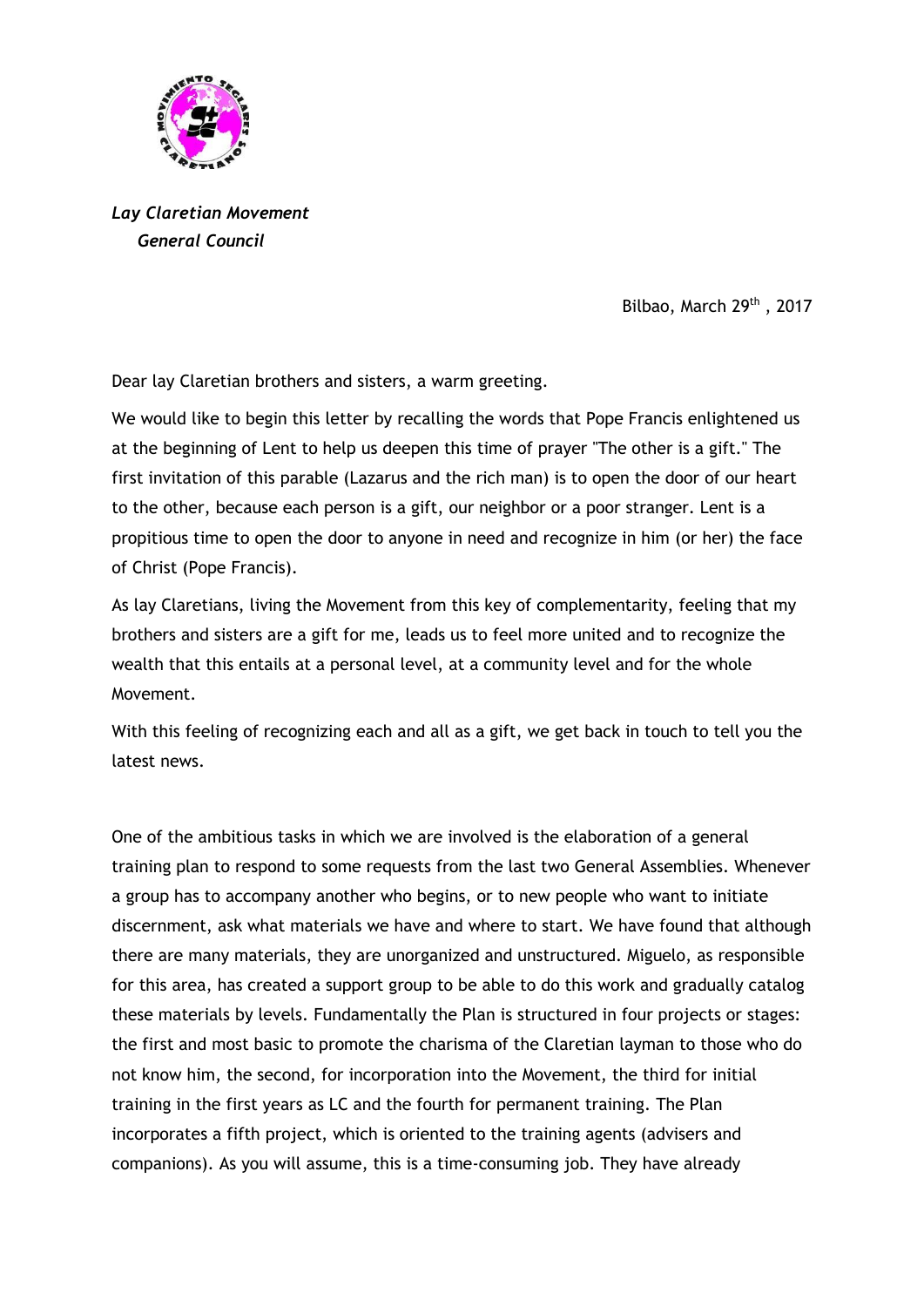

presented the draft plan to the training deputies of all Regional Councils and also to the delegates of groups without a region. They have been asked to make the contributions they think necessary, because we believe that it must be an open plan that will be enriched with everything that can be added. The intention is that little by little it will be uploading on the web so it can be available to everyone. As soon as it is available, we will let you know.

From April 8 to 12, Bernardeta, Miguel Angel and Father Manolo Tamargo will go to the DR of the Congo to visit the groups there. In Kinshasa and Kikwit there are several lay groups with a Claretian charisma that wanted for long to know the Movement to discern if they want to be part of it. In spite of the difficulties of language and cultural differences, we will try to make them aware of the Movement and to convey to them the richness that groups of the Claretian charisma live in. From the Congo, we will stay in Madrid and there we will meet with Edison for the annual Council meeting, April 13-16. In future communications we will tell you the most important matters that we deal with.

The promotion of the Movement, animated by the action of the Spirit, is giving fruits. In the Claretian parish of Zurich (Switzerland), committed to the Spanish-speaking immigrants of that country, has emerged a group that wants to raise the discernment. In turn, the young people of the Claret parish of Mixco (Guatemala) have already begun with this. The group of La Ceiba of Honduras, after many years of deepening in the Claretian charisma and in the knowledge of the Movement, intends to request entry in June. The groups of Sherbrooke in Canada, San Gabriel in the USA and Juanjuí in Peru keep on with illusion. Surely there are many more people in the process of discerning their Claretian lay charisma. We pray for all of them so that the Spirit will guide them on their search path.

On the other hand, in the October meeting in Rome between the General Government of the Claretian Missionaries and the Lay Claretian General Council, among other things, we are committed to collaborate in the preparation of the next WYD 2019 to be held in Panama. At the moment, the Claretian lay people of Central America, Angélica Lombardo of Panama and Carlos Funes of Guatemala, together with the other branches of the Claretian Family, are part of the preparation teams. The intention is to be someone else